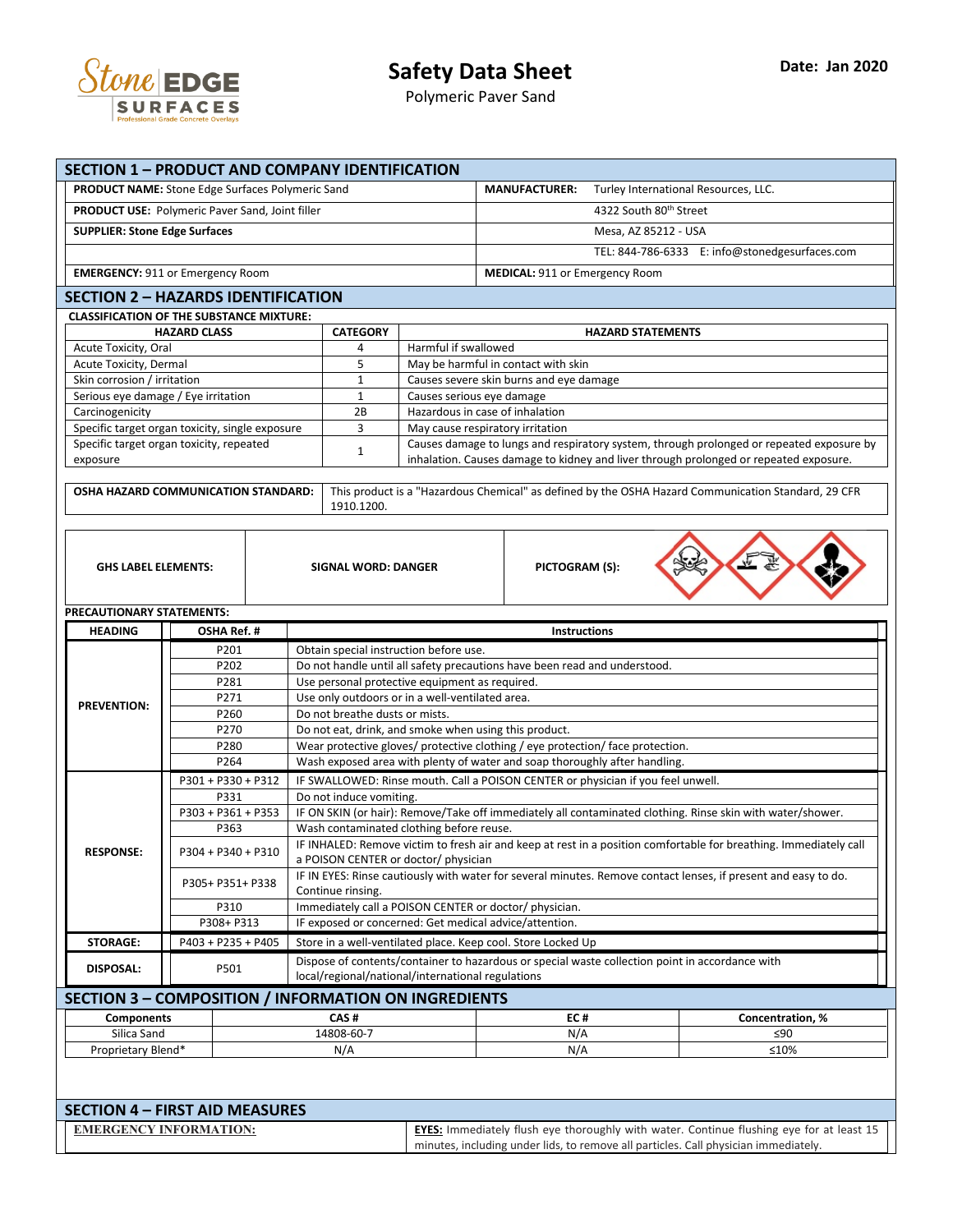|                                                                           |                                                        |                                                                                                                                                                                                                                                                                    |                                                                                                                                                                                                                                                                        |                                                                                                                         | <b>SKIN:</b> Wash skin with cool water and pH-neutral soap or a mild detergent. Seek medical<br>treatment if irritation or inflammation develops or persists. Seek immediate medical<br>treatment in the event of burns.<br><b>INHALATION:</b> Remove person to fresh air. If breathing is difficult, administer oxygen. If not<br>breathing, give artificial respiration. Seek medical help if coughing and other symptoms do<br>not subside. Inhalation of large amounts of product requires immediate medical attention. |                                        |                                    |  |  |
|---------------------------------------------------------------------------|--------------------------------------------------------|------------------------------------------------------------------------------------------------------------------------------------------------------------------------------------------------------------------------------------------------------------------------------------|------------------------------------------------------------------------------------------------------------------------------------------------------------------------------------------------------------------------------------------------------------------------|-------------------------------------------------------------------------------------------------------------------------|-----------------------------------------------------------------------------------------------------------------------------------------------------------------------------------------------------------------------------------------------------------------------------------------------------------------------------------------------------------------------------------------------------------------------------------------------------------------------------------------------------------------------------|----------------------------------------|------------------------------------|--|--|
|                                                                           |                                                        |                                                                                                                                                                                                                                                                                    |                                                                                                                                                                                                                                                                        | INGESTION: Do not induce vomiting. If conscious, have victim drink plenty of water and call<br>a physician immediately. |                                                                                                                                                                                                                                                                                                                                                                                                                                                                                                                             |                                        |                                    |  |  |
| <b>SECTION 5 - FIREFIGHTING MEASURES</b>                                  |                                                        |                                                                                                                                                                                                                                                                                    |                                                                                                                                                                                                                                                                        |                                                                                                                         |                                                                                                                                                                                                                                                                                                                                                                                                                                                                                                                             |                                        |                                    |  |  |
| <b>SUITABLE EXTINGUISHING MEDIA:</b>                                      |                                                        |                                                                                                                                                                                                                                                                                    |                                                                                                                                                                                                                                                                        |                                                                                                                         | Use an extinguishing agent suitable for the surrounding fire.                                                                                                                                                                                                                                                                                                                                                                                                                                                               |                                        |                                    |  |  |
| UNSUITABLE EXTINGUISHING MEDIA:                                           |                                                        |                                                                                                                                                                                                                                                                                    |                                                                                                                                                                                                                                                                        |                                                                                                                         | Do not use water jet and halogenated compounds                                                                                                                                                                                                                                                                                                                                                                                                                                                                              |                                        |                                    |  |  |
| SPECIFIC HAZARDS ARISING FROM THE<br><b>CHEMICAL:</b>                     |                                                        |                                                                                                                                                                                                                                                                                    |                                                                                                                                                                                                                                                                        |                                                                                                                         | This product is non-flammable and non-combustible. Containers at risk from fire should be cooled with water<br>spray and, if possible, removed from the danger area.                                                                                                                                                                                                                                                                                                                                                        |                                        |                                    |  |  |
| <b>HAZARDUS COMBUSTION PRODUCTS:</b>                                      |                                                        | None.                                                                                                                                                                                                                                                                              |                                                                                                                                                                                                                                                                        |                                                                                                                         |                                                                                                                                                                                                                                                                                                                                                                                                                                                                                                                             |                                        |                                    |  |  |
| SPECIAL PROTECTIVE EQUIPMENT AND<br><b>PRECAUTIONS FOR FIRE-FIGHTERS:</b> |                                                        |                                                                                                                                                                                                                                                                                    |                                                                                                                                                                                                                                                                        | Firefighters should wear full protective gear.                                                                          |                                                                                                                                                                                                                                                                                                                                                                                                                                                                                                                             |                                        |                                    |  |  |
| <b>SECTION 6 - ACCIDENTAL RELEASE MEASURES</b>                            |                                                        |                                                                                                                                                                                                                                                                                    |                                                                                                                                                                                                                                                                        |                                                                                                                         |                                                                                                                                                                                                                                                                                                                                                                                                                                                                                                                             |                                        |                                    |  |  |
| <b>EMERGENCY PROCEDURES:</b>                                              |                                                        |                                                                                                                                                                                                                                                                                    |                                                                                                                                                                                                                                                                        |                                                                                                                         | Keep unnecessary and unprotected personnel from entering spill area. Do not touch or walk through spilled material.                                                                                                                                                                                                                                                                                                                                                                                                         |                                        |                                    |  |  |
| <b>PROTECTIVE EQUIPMENT:</b>                                              |                                                        |                                                                                                                                                                                                                                                                                    |                                                                                                                                                                                                                                                                        |                                                                                                                         | Use exposure control and personal protection methods as described in Section 8. Ensure adequate<br>ventilation/exhaust extraction. Avoid inhalation of dust and contact with skin and eyes during clean up.                                                                                                                                                                                                                                                                                                                 |                                        |                                    |  |  |
|                                                                           |                                                        |                                                                                                                                                                                                                                                                                    |                                                                                                                                                                                                                                                                        |                                                                                                                         | Collect dry material using a scoop. Avoid actions that cause dust to become airborne. Do not dry sweep. Avoid                                                                                                                                                                                                                                                                                                                                                                                                               |                                        |                                    |  |  |
| PROPER METHODS OF CONTAINMENT:                                            |                                                        |                                                                                                                                                                                                                                                                                    |                                                                                                                                                                                                                                                                        |                                                                                                                         | inhalation of dust and contact with skin. Vacuum dust with equipment fitted with HEPA filter and place in a<br>designated labeled waste container. If material is wet, scrape up wet material and place in an appropriate container.                                                                                                                                                                                                                                                                                        |                                        |                                    |  |  |
|                                                                           |                                                        |                                                                                                                                                                                                                                                                                    |                                                                                                                                                                                                                                                                        |                                                                                                                         | Allow the material to dry before disposal. For major spills: approach from upwind. Prevent wind dispersal.                                                                                                                                                                                                                                                                                                                                                                                                                  |                                        |                                    |  |  |
| <b>CLEANUP:</b>                                                           |                                                        |                                                                                                                                                                                                                                                                                    |                                                                                                                                                                                                                                                                        |                                                                                                                         | Seal the container(s), remove from spill area and properly dispose of the waste material in accordance with existing                                                                                                                                                                                                                                                                                                                                                                                                        |                                        |                                    |  |  |
|                                                                           |                                                        |                                                                                                                                                                                                                                                                                    | federal, state and local regulations.<br>Prevent from entering into soil, ditches, sewers, waterways and/or groundwater, basements or confined areas. Large                                                                                                            |                                                                                                                         |                                                                                                                                                                                                                                                                                                                                                                                                                                                                                                                             |                                        |                                    |  |  |
| <b>ENVIRONMENTAL PRECAUTIONS:</b>                                         |                                                        |                                                                                                                                                                                                                                                                                    | spills in waterways may be hazardous due to alkalinity of the certain components of the product. Inform the relevant<br>authorities if the product has accessed waterways or other natural areas. See Section 12 for more details.                                     |                                                                                                                         |                                                                                                                                                                                                                                                                                                                                                                                                                                                                                                                             |                                        |                                    |  |  |
|                                                                           |                                                        |                                                                                                                                                                                                                                                                                    |                                                                                                                                                                                                                                                                        |                                                                                                                         |                                                                                                                                                                                                                                                                                                                                                                                                                                                                                                                             |                                        |                                    |  |  |
| <b>SECTION 7 - HANDLING AND STORAGE</b>                                   |                                                        |                                                                                                                                                                                                                                                                                    |                                                                                                                                                                                                                                                                        |                                                                                                                         |                                                                                                                                                                                                                                                                                                                                                                                                                                                                                                                             |                                        |                                    |  |  |
|                                                                           |                                                        |                                                                                                                                                                                                                                                                                    |                                                                                                                                                                                                                                                                        |                                                                                                                         | Do not breathe dust. Use adequate ventilation and/or dust collection methods. Use all available work practices to control dust exposures,                                                                                                                                                                                                                                                                                                                                                                                   |                                        |                                    |  |  |
|                                                                           |                                                        | such as water sprays. Do not permit dust to collect on walls, floors, sills, ledges, machinery, or equipment. Avoid breakage of bagged<br>material or spills of bulk material. Wear appropriate respiratory, eye and skin protection. Avoid contact with skin and eyes. Wash hands |                                                                                                                                                                                                                                                                        |                                                                                                                         |                                                                                                                                                                                                                                                                                                                                                                                                                                                                                                                             |                                        |                                    |  |  |
| <b>PRECAUTIONS FOR</b><br><b>SAFE HANDLING:</b>                           |                                                        |                                                                                                                                                                                                                                                                                    | thoroughly after handling. Eating, drinking and smoking should be prohibited in areas where this material is handled, stored and<br>processed. Hands and/or face should be washed before eating, drinking and smoking and at the end of the shift. Remove contaminated |                                                                                                                         |                                                                                                                                                                                                                                                                                                                                                                                                                                                                                                                             |                                        |                                    |  |  |
|                                                                           |                                                        |                                                                                                                                                                                                                                                                                    | clothing and protective equipment before entering eating areas. Wash or vacuum clothing when becomes dusty. Persons with a history                                                                                                                                     |                                                                                                                         |                                                                                                                                                                                                                                                                                                                                                                                                                                                                                                                             |                                        |                                    |  |  |
|                                                                           |                                                        |                                                                                                                                                                                                                                                                                    | of skin sensitization problems should not be employed in any process in which this product is used. Avoid exposure by obtaining and<br>following special instructions before use. Do not handle until all safety precautions have been read and understood.            |                                                                                                                         |                                                                                                                                                                                                                                                                                                                                                                                                                                                                                                                             |                                        |                                    |  |  |
|                                                                           |                                                        |                                                                                                                                                                                                                                                                                    |                                                                                                                                                                                                                                                                        |                                                                                                                         | Store in original or approved alternative container protected from direct sunlight in a dry, cool and well-ventilated area away from                                                                                                                                                                                                                                                                                                                                                                                        |                                        |                                    |  |  |
| <b>PRECAUTIONS FOR</b><br><b>STORAGE:</b>                                 |                                                        |                                                                                                                                                                                                                                                                                    |                                                                                                                                                                                                                                                                        |                                                                                                                         | incompatible materials (see below for details) and food and drink. Keep container tightly closed and sealed until ready for use. Containers<br>that have been opened must be carefully resealed. Store bags to avoid accidental tearing, breaking, or bursting. Avoid windblown dust                                                                                                                                                                                                                                        |                                        |                                    |  |  |
|                                                                           |                                                        |                                                                                                                                                                                                                                                                                    |                                                                                                                                                                                                                                                                        |                                                                                                                         | by shielding or covering outdoor stockpiles. Protect from getting wet from atmospheric moisture and other sources.                                                                                                                                                                                                                                                                                                                                                                                                          |                                        |                                    |  |  |
| <b>INCOMPATIBILITIES:</b>                                                 | High heated areas, keep in cool, well ventilated areas |                                                                                                                                                                                                                                                                                    |                                                                                                                                                                                                                                                                        |                                                                                                                         |                                                                                                                                                                                                                                                                                                                                                                                                                                                                                                                             |                                        |                                    |  |  |
|                                                                           |                                                        |                                                                                                                                                                                                                                                                                    |                                                                                                                                                                                                                                                                        |                                                                                                                         |                                                                                                                                                                                                                                                                                                                                                                                                                                                                                                                             |                                        |                                    |  |  |
|                                                                           |                                                        |                                                                                                                                                                                                                                                                                    |                                                                                                                                                                                                                                                                        |                                                                                                                         |                                                                                                                                                                                                                                                                                                                                                                                                                                                                                                                             |                                        |                                    |  |  |
|                                                                           |                                                        |                                                                                                                                                                                                                                                                                    |                                                                                                                                                                                                                                                                        |                                                                                                                         | <b>SECTION 8 - PRECAUTIONS TO CONTROL EXPOSURE / PERSONAL PROTECTION</b>                                                                                                                                                                                                                                                                                                                                                                                                                                                    |                                        |                                    |  |  |
| OSHA's PERMISSABLE EXPOSURE LIMITS (PEL)                                  |                                                        |                                                                                                                                                                                                                                                                                    |                                                                                                                                                                                                                                                                        |                                                                                                                         |                                                                                                                                                                                                                                                                                                                                                                                                                                                                                                                             |                                        |                                    |  |  |
| <b>COMPONENTS</b>                                                         |                                                        | CAS#                                                                                                                                                                                                                                                                               |                                                                                                                                                                                                                                                                        | <b>OSHA PEL</b>                                                                                                         | Cal/OSHA PEL<br>8-hour TWA,                                                                                                                                                                                                                                                                                                                                                                                                                                                                                                 | <b>NIOSH REL</b><br>Up to 10-hour TWA, | <b>ACGIH 2017</b><br>TLV 8hrs TWA, |  |  |
|                                                                           |                                                        |                                                                                                                                                                                                                                                                                    |                                                                                                                                                                                                                                                                        | $mg/m^{3(e)}$                                                                                                           | mg/m <sup>3</sup>                                                                                                                                                                                                                                                                                                                                                                                                                                                                                                           | mg/m <sup>3</sup>                      | mg/m <sup>3</sup>                  |  |  |
|                                                                           |                                                        |                                                                                                                                                                                                                                                                                    |                                                                                                                                                                                                                                                                        |                                                                                                                         |                                                                                                                                                                                                                                                                                                                                                                                                                                                                                                                             |                                        |                                    |  |  |
|                                                                           |                                                        |                                                                                                                                                                                                                                                                                    |                                                                                                                                                                                                                                                                        | No Data                                                                                                                 | N/A                                                                                                                                                                                                                                                                                                                                                                                                                                                                                                                         | N/A                                    | N/A                                |  |  |
| N/A                                                                       |                                                        |                                                                                                                                                                                                                                                                                    |                                                                                                                                                                                                                                                                        |                                                                                                                         |                                                                                                                                                                                                                                                                                                                                                                                                                                                                                                                             |                                        |                                    |  |  |
|                                                                           |                                                        |                                                                                                                                                                                                                                                                                    |                                                                                                                                                                                                                                                                        |                                                                                                                         |                                                                                                                                                                                                                                                                                                                                                                                                                                                                                                                             |                                        |                                    |  |  |
| <b>ENGINEERING CONTROLS:</b>                                              | applicable limits.                                     |                                                                                                                                                                                                                                                                                    |                                                                                                                                                                                                                                                                        |                                                                                                                         | Avoid actions that cause dust to become airborne. Use local exhaust or general dilution ventilation to control exposure within                                                                                                                                                                                                                                                                                                                                                                                              |                                        |                                    |  |  |
| PERSONAL PROTECTIVE EQUIPMENT (PPE).                                      |                                                        |                                                                                                                                                                                                                                                                                    |                                                                                                                                                                                                                                                                        |                                                                                                                         |                                                                                                                                                                                                                                                                                                                                                                                                                                                                                                                             |                                        |                                    |  |  |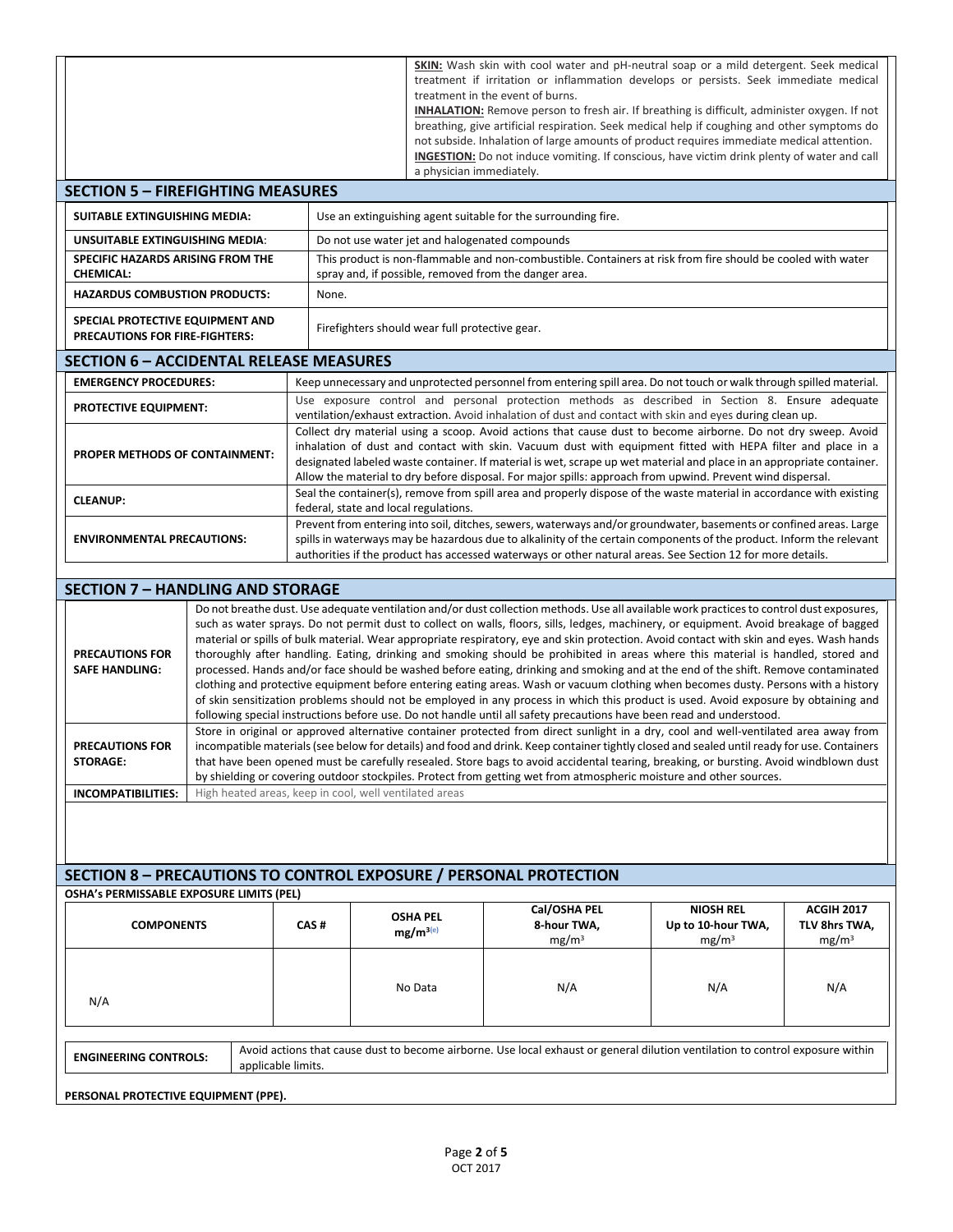|                                                     |                                                                                                                | Use local exhaust or general dilution ventilation to control dust levels below applicable exposure limits. Minimize dispersal of    |  |                                                                              |               |                                                                                                                                    |  |  |
|-----------------------------------------------------|----------------------------------------------------------------------------------------------------------------|-------------------------------------------------------------------------------------------------------------------------------------|--|------------------------------------------------------------------------------|---------------|------------------------------------------------------------------------------------------------------------------------------------|--|--|
| <b>RESPIRATORY PROTECTION:</b>                      |                                                                                                                | dust into air. If local or general ventilation is not adequate to control dust levels below applicable exposure limits or when dust |  |                                                                              |               |                                                                                                                                    |  |  |
|                                                     |                                                                                                                | causes irritation or discomfort, use MSHA/NIOSH approved respirators.                                                               |  |                                                                              |               |                                                                                                                                    |  |  |
|                                                     |                                                                                                                |                                                                                                                                     |  |                                                                              |               | Wear safety glasses with side shields or goggles to avoid contact with eyes. In extreme dusty environments and unpredictable       |  |  |
| <b>EYE PROTECTION:</b>                              |                                                                                                                |                                                                                                                                     |  |                                                                              |               | environments, wear tight fitting unvented or indirectly vented goggles to avoid eye irritation or injury. Contact lenses should    |  |  |
|                                                     |                                                                                                                |                                                                                                                                     |  | not be worn when handling cement or cement containing products.              |               |                                                                                                                                    |  |  |
| <b>SKIN PROTECTION:</b>                             |                                                                                                                |                                                                                                                                     |  |                                                                              |               | Wear impervious abrasion and alkali-resistant gloves, boots, long sleeve shirt, long pants or other protective clothing to prevent |  |  |
|                                                     |                                                                                                                | skin contact. Wash Hands with Soap and Water.                                                                                       |  |                                                                              |               |                                                                                                                                    |  |  |
| <b>SECTION 9 - PHYSICAL AND CHEMICAL PROPERTIES</b> |                                                                                                                |                                                                                                                                     |  |                                                                              |               |                                                                                                                                    |  |  |
| <b>VISCOSITY</b>                                    |                                                                                                                | Not Applicable                                                                                                                      |  | <b>APPERANCE:</b>                                                            |               | Tan sand                                                                                                                           |  |  |
| <b>ODOR &amp; ODOR THRESHOLD:</b>                   |                                                                                                                | acrylic                                                                                                                             |  | <b>FLASH POINT:</b>                                                          |               | Not Applicable, Not Flammable                                                                                                      |  |  |
| <b>BOILING POINT:</b>                               |                                                                                                                | N/A                                                                                                                                 |  | <b>MELTING POINT:</b>                                                        |               | N/A                                                                                                                                |  |  |
| <b>EVAPORATION RATE:</b>                            |                                                                                                                | Not Applicable                                                                                                                      |  | <b>FLAMMABILITY (SOLID/GAS)</b>                                              |               | Not Applicable                                                                                                                     |  |  |
| <b>VAPOR PRESSURE:</b>                              |                                                                                                                | Not applicable                                                                                                                      |  | pH (IN WATER): (ASTM D 1293-95)                                              |               | N/A                                                                                                                                |  |  |
| <b>VAPOR DENSITY:</b>                               |                                                                                                                | Not applicable                                                                                                                      |  | <b>SOLUBILITY IN WATER:</b>                                                  |               | Slightly (0.1%-1.0%)                                                                                                               |  |  |
| <b>RELATIVE DENSITY</b>                             |                                                                                                                | Not Applicable                                                                                                                      |  | <b>UPPER/LOWER FLAMMABILITY</b>                                              |               | Not Flammable, Not Explosive                                                                                                       |  |  |
| <b>PARTITION COEFFICIENT:</b>                       |                                                                                                                | Not Applicable                                                                                                                      |  | <b>AUTO IGNITION TEMPERATURE</b>                                             |               | Not Flammable                                                                                                                      |  |  |
| <b>SECTION 10 - STABILITY AND REACTIVITY</b>        |                                                                                                                |                                                                                                                                     |  |                                                                              |               |                                                                                                                                    |  |  |
| <b>CHEMICAL STABILITY:</b>                          |                                                                                                                |                                                                                                                                     |  | Product is stable under recommended storage conditions. Keep dry until used. |               |                                                                                                                                    |  |  |
|                                                     |                                                                                                                |                                                                                                                                     |  |                                                                              | none          |                                                                                                                                    |  |  |
|                                                     |                                                                                                                | Hazardous Polymerization:                                                                                                           |  |                                                                              |               |                                                                                                                                    |  |  |
| <b>CHEMICAL REACTIVITY:</b>                         | Corrosion to Metals:                                                                                           |                                                                                                                                     |  |                                                                              | Not Avaliable |                                                                                                                                    |  |  |
|                                                     | <b>Oxidizing Properties:</b>                                                                                   |                                                                                                                                     |  |                                                                              | Not Avaliable |                                                                                                                                    |  |  |
| <b>CONDITIONS TO</b>                                | Avoid generation of dust.                                                                                      |                                                                                                                                     |  |                                                                              |               |                                                                                                                                    |  |  |
| <b>AVOID:</b>                                       |                                                                                                                |                                                                                                                                     |  |                                                                              |               |                                                                                                                                    |  |  |
|                                                     |                                                                                                                |                                                                                                                                     |  |                                                                              |               |                                                                                                                                    |  |  |
|                                                     |                                                                                                                |                                                                                                                                     |  |                                                                              |               |                                                                                                                                    |  |  |
|                                                     |                                                                                                                |                                                                                                                                     |  |                                                                              |               |                                                                                                                                    |  |  |
|                                                     |                                                                                                                |                                                                                                                                     |  |                                                                              |               |                                                                                                                                    |  |  |
| <b>INCOMPATIBILITY:</b>                             | N/A                                                                                                            |                                                                                                                                     |  |                                                                              |               |                                                                                                                                    |  |  |
|                                                     |                                                                                                                |                                                                                                                                     |  |                                                                              |               |                                                                                                                                    |  |  |
|                                                     |                                                                                                                |                                                                                                                                     |  |                                                                              |               |                                                                                                                                    |  |  |
|                                                     |                                                                                                                |                                                                                                                                     |  |                                                                              |               |                                                                                                                                    |  |  |
|                                                     |                                                                                                                |                                                                                                                                     |  |                                                                              |               |                                                                                                                                    |  |  |
|                                                     |                                                                                                                |                                                                                                                                     |  |                                                                              |               |                                                                                                                                    |  |  |
|                                                     |                                                                                                                |                                                                                                                                     |  |                                                                              |               |                                                                                                                                    |  |  |
| <b>HAZARDOUS</b>                                    | N/A                                                                                                            |                                                                                                                                     |  |                                                                              |               |                                                                                                                                    |  |  |
| <b>DECOMPOSITION:</b>                               |                                                                                                                |                                                                                                                                     |  |                                                                              |               |                                                                                                                                    |  |  |
|                                                     |                                                                                                                |                                                                                                                                     |  |                                                                              |               |                                                                                                                                    |  |  |
|                                                     |                                                                                                                |                                                                                                                                     |  |                                                                              |               |                                                                                                                                    |  |  |
|                                                     |                                                                                                                |                                                                                                                                     |  |                                                                              |               |                                                                                                                                    |  |  |
|                                                     |                                                                                                                |                                                                                                                                     |  |                                                                              |               |                                                                                                                                    |  |  |
|                                                     |                                                                                                                |                                                                                                                                     |  |                                                                              |               |                                                                                                                                    |  |  |
| <b>SECTION 11 - TOXOCOLOGY INFORMATION</b>          |                                                                                                                |                                                                                                                                     |  |                                                                              |               |                                                                                                                                    |  |  |
|                                                     |                                                                                                                |                                                                                                                                     |  |                                                                              |               |                                                                                                                                    |  |  |
| LIKELY ROUTES OF EXPOSURE:                          |                                                                                                                | Skin and Eye Contact, Inhalation and Ingestion.                                                                                     |  |                                                                              |               |                                                                                                                                    |  |  |
|                                                     |                                                                                                                |                                                                                                                                     |  |                                                                              |               |                                                                                                                                    |  |  |
| <b>SYMPTOMS OF EXPOSURE:</b>                        |                                                                                                                |                                                                                                                                     |  |                                                                              |               |                                                                                                                                    |  |  |
|                                                     |                                                                                                                |                                                                                                                                     |  |                                                                              |               | Harmful if swallowed. Adverse symptoms may include burns to mouth, throat and stomach, abdominal pain,                             |  |  |
| <b>INICECTION</b>                                   | nausea and diarrhea. Although inadvertent ingestion of small quantities of wet concrete or its dry ingredients |                                                                                                                                     |  |                                                                              |               |                                                                                                                                    |  |  |

|                                 | <b>INGESTION:</b>                                                                   | nausea and diarrited. Although inadvertent ingestion of small quantities of wet concrete or its dry ingredients<br>are not known to be harmful, ingestion of larger quantities can be harmful and requires immediate medical<br>attention                 |
|---------------------------------|-------------------------------------------------------------------------------------|-----------------------------------------------------------------------------------------------------------------------------------------------------------------------------------------------------------------------------------------------------------|
|                                 | <b>INHALATION:</b>                                                                  | May cause respiratory tract irritation and coughing. Ingredients may contain trace amounts of crystalline silica.<br>Exposure to these ingredients in excess of the applicable TLV or PEL (see Section 2) may cause or aggravate<br>other lung conditions |
| <b>ACUTE</b><br><b>TOXICITY</b> | <b>SKIN CORROSION</b><br><b>SKIN IRRITATION</b>                                     | Acute Skin Irritation.                                                                                                                                                                                                                                    |
|                                 | <b>SERIOUS EYE DAMAGE &amp;</b>                                                     | Adverse symptoms may include tearing, redness, pain and in the worst-case blindness. Dust may cause                                                                                                                                                       |
|                                 | <b>IRRITATION</b>                                                                   | abrasion of the cornea.                                                                                                                                                                                                                                   |
|                                 | <b>SPECIFIC TARGET ORGAN</b><br><b>GENERAL TOXICITY:</b><br><b>SINGLE EXPOSURE:</b> | This product contains components that may cause respiratory tract irritation after single exposure.                                                                                                                                                       |
|                                 | <b>SPECIFIC TARGET ORGAN</b>                                                        |                                                                                                                                                                                                                                                           |
|                                 | <b>GENERAL TOXICITY:</b>                                                            | Lungs-                                                                                                                                                                                                                                                    |
|                                 | <b>REPEAT EXPOSURE</b>                                                              |                                                                                                                                                                                                                                                           |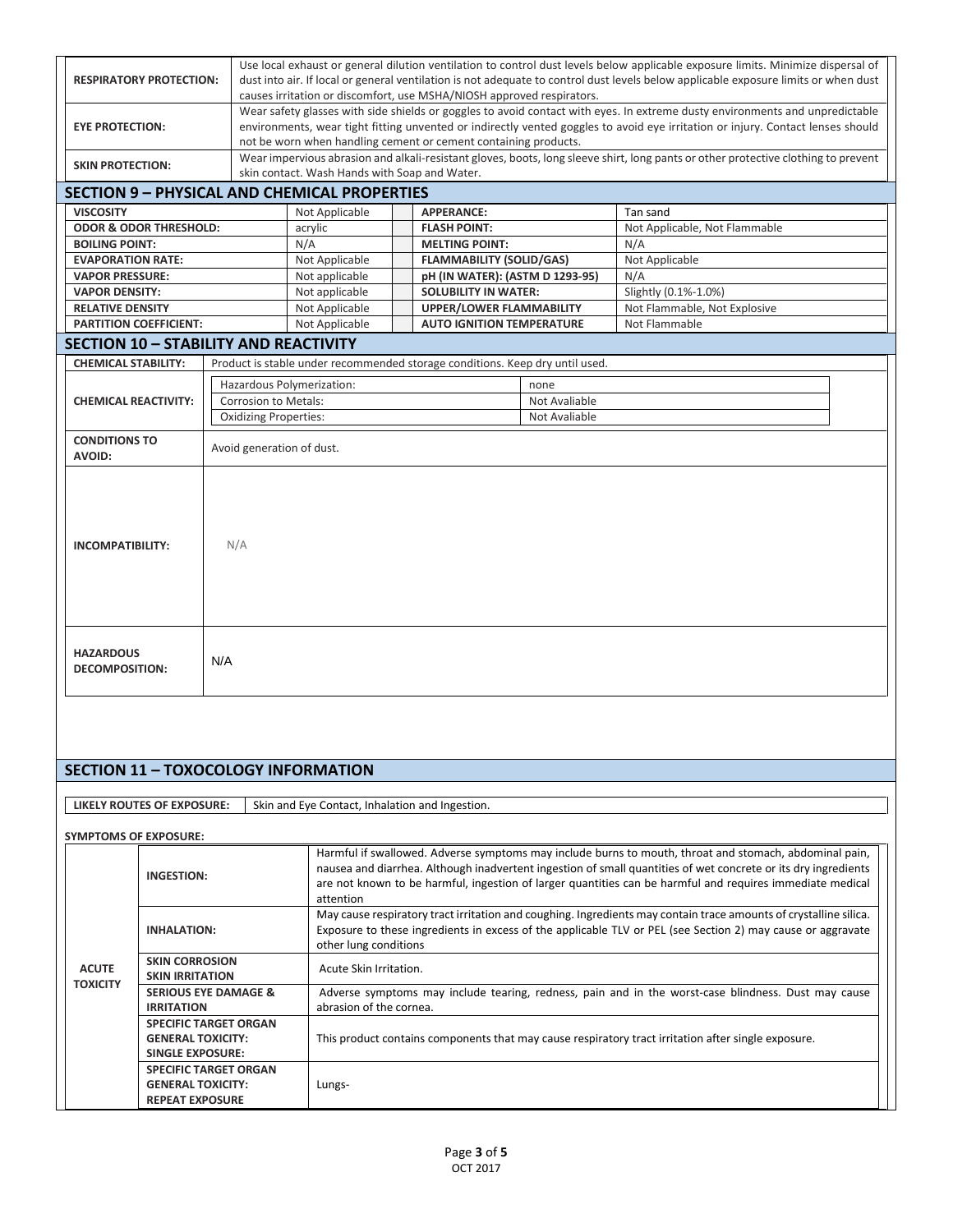|  |  | ASPIRATION HAZARD: |  |
|--|--|--------------------|--|
|  |  |                    |  |

|                                                                                                                                                                                                                                                                                           | <b>Respiratory and</b><br><b>Skin Sensitizer:</b>                                                                                                                                                                                                                                                                                                                                                                                                                                                                                                                                                                                     | Cement at level <0.1%                                                |                                                                                                                                                      |                  | This product contains trace amounts of chemical (impurity) that is reported to be a skin sensitizer: present in Portland  |  |  |  |  |
|-------------------------------------------------------------------------------------------------------------------------------------------------------------------------------------------------------------------------------------------------------------------------------------------|---------------------------------------------------------------------------------------------------------------------------------------------------------------------------------------------------------------------------------------------------------------------------------------------------------------------------------------------------------------------------------------------------------------------------------------------------------------------------------------------------------------------------------------------------------------------------------------------------------------------------------------|----------------------------------------------------------------------|------------------------------------------------------------------------------------------------------------------------------------------------------|------------------|---------------------------------------------------------------------------------------------------------------------------|--|--|--|--|
|                                                                                                                                                                                                                                                                                           | <b>Generative Cell</b><br><b>Mutagenicity</b>                                                                                                                                                                                                                                                                                                                                                                                                                                                                                                                                                                                         |                                                                      | Risk to humans is not expected from exposure to this product                                                                                         |                  |                                                                                                                           |  |  |  |  |
|                                                                                                                                                                                                                                                                                           |                                                                                                                                                                                                                                                                                                                                                                                                                                                                                                                                                                                                                                       |                                                                      |                                                                                                                                                      | IARC:            | Group 1 (Carcinogenic to humans)                                                                                          |  |  |  |  |
| <b>CHRONIC</b>                                                                                                                                                                                                                                                                            |                                                                                                                                                                                                                                                                                                                                                                                                                                                                                                                                                                                                                                       |                                                                      | Silica                                                                                                                                               | NTP:             | Known to be a Human Carcinogen (Respirable<br>size)                                                                       |  |  |  |  |
| <b>TOXICITY</b>                                                                                                                                                                                                                                                                           |                                                                                                                                                                                                                                                                                                                                                                                                                                                                                                                                                                                                                                       | This product contains<br>components reported                         |                                                                                                                                                      | ACGIH:<br>NIOSH: | (Quartz)(Not Available)<br>Classified A2 (Suspected for Human)                                                            |  |  |  |  |
|                                                                                                                                                                                                                                                                                           | Carcinogenicity:                                                                                                                                                                                                                                                                                                                                                                                                                                                                                                                                                                                                                      | to be carcinogenic to                                                |                                                                                                                                                      |                  |                                                                                                                           |  |  |  |  |
|                                                                                                                                                                                                                                                                                           |                                                                                                                                                                                                                                                                                                                                                                                                                                                                                                                                                                                                                                       | humans. Group 1).                                                    |                                                                                                                                                      |                  |                                                                                                                           |  |  |  |  |
|                                                                                                                                                                                                                                                                                           |                                                                                                                                                                                                                                                                                                                                                                                                                                                                                                                                                                                                                                       |                                                                      |                                                                                                                                                      |                  |                                                                                                                           |  |  |  |  |
|                                                                                                                                                                                                                                                                                           |                                                                                                                                                                                                                                                                                                                                                                                                                                                                                                                                                                                                                                       |                                                                      |                                                                                                                                                      |                  |                                                                                                                           |  |  |  |  |
|                                                                                                                                                                                                                                                                                           |                                                                                                                                                                                                                                                                                                                                                                                                                                                                                                                                                                                                                                       |                                                                      |                                                                                                                                                      |                  |                                                                                                                           |  |  |  |  |
| Reproductive<br><b>Toxicity:</b>                                                                                                                                                                                                                                                          |                                                                                                                                                                                                                                                                                                                                                                                                                                                                                                                                                                                                                                       | Risk to humans is not expected from exposure to this product.        |                                                                                                                                                      |                  |                                                                                                                           |  |  |  |  |
| General<br>Product<br>Warning:                                                                                                                                                                                                                                                            |                                                                                                                                                                                                                                                                                                                                                                                                                                                                                                                                                                                                                                       | May cause cancer. Prolonged exposure can affect target organ(lungs). |                                                                                                                                                      |                  |                                                                                                                           |  |  |  |  |
|                                                                                                                                                                                                                                                                                           |                                                                                                                                                                                                                                                                                                                                                                                                                                                                                                                                                                                                                                       | <b>SECTIONS 12 - ECOLOGICAL INFORMATION</b>                          |                                                                                                                                                      |                  |                                                                                                                           |  |  |  |  |
| <b>ECOTOXICITY</b>                                                                                                                                                                                                                                                                        |                                                                                                                                                                                                                                                                                                                                                                                                                                                                                                                                                                                                                                       | can have a harmful or damaging effect on the environment.            |                                                                                                                                                      |                  | Not classified as environmentally hazardous. However, this does not exclude the possibility that large or frequent spills |  |  |  |  |
|                                                                                                                                                                                                                                                                                           | PERSISTENCE AND DEGRADABILITY:                                                                                                                                                                                                                                                                                                                                                                                                                                                                                                                                                                                                        |                                                                      |                                                                                                                                                      |                  | No information available for the product, believed to be not readily biodegradable by OECD criteria.                      |  |  |  |  |
| <b>MOBILITY IN SOIL:</b>                                                                                                                                                                                                                                                                  | <b>BIOACCUMULATIVE POTENTIAL:</b>                                                                                                                                                                                                                                                                                                                                                                                                                                                                                                                                                                                                     |                                                                      |                                                                                                                                                      |                  | No information is available for the product, but it is believed that no significant accumulation in organisms is expected |  |  |  |  |
|                                                                                                                                                                                                                                                                                           | OTHER ADVERSE EFFECTS:                                                                                                                                                                                                                                                                                                                                                                                                                                                                                                                                                                                                                |                                                                      | No information is available for the product, but it is believed that mobility in soil is not expected<br>No information is available for the product |                  |                                                                                                                           |  |  |  |  |
|                                                                                                                                                                                                                                                                                           |                                                                                                                                                                                                                                                                                                                                                                                                                                                                                                                                                                                                                                       |                                                                      |                                                                                                                                                      |                  |                                                                                                                           |  |  |  |  |
|                                                                                                                                                                                                                                                                                           |                                                                                                                                                                                                                                                                                                                                                                                                                                                                                                                                                                                                                                       |                                                                      |                                                                                                                                                      |                  |                                                                                                                           |  |  |  |  |
|                                                                                                                                                                                                                                                                                           |                                                                                                                                                                                                                                                                                                                                                                                                                                                                                                                                                                                                                                       | <b>SECTION 13 - DISPOSAL CONSIDERATIONS</b>                          |                                                                                                                                                      |                  |                                                                                                                           |  |  |  |  |
|                                                                                                                                                                                                                                                                                           | The generation of waste should be avoided or minimized wherever possible. If product becomes a waste, it does not meet criteria of<br><b>PRODUCT DISPOSAL:</b><br>hazardous waste as defined in 40 CFR 261, Subpart C and D. Do not discharge or dump material into sewer system, the ground or<br>bodies of water. Spill cleanup residues may still be subject to RCRA storage and disposal requirements. Dispose waste in compliance<br>with local, state and federal regulations via licensed waste disposal contractor. See Section 7 for Handling Procedures. See Section 8<br>for Personal Protective Equipment recommendations |                                                                      |                                                                                                                                                      |                  |                                                                                                                           |  |  |  |  |
| Even after emptying, container may retain residues. Containers should be completely emptied and safely stored until appropriately<br><b>CONTAINER DISPOSAL:</b><br>reconditioned or dispose of (contents/container) in accordance with local/regional/national/international regulations. |                                                                                                                                                                                                                                                                                                                                                                                                                                                                                                                                                                                                                                       |                                                                      |                                                                                                                                                      |                  |                                                                                                                           |  |  |  |  |
|                                                                                                                                                                                                                                                                                           |                                                                                                                                                                                                                                                                                                                                                                                                                                                                                                                                                                                                                                       | <b>SECTION 14 - TRANSPORTATION CONSIDERATIONS</b>                    |                                                                                                                                                      |                  |                                                                                                                           |  |  |  |  |
| Land transport, U.S. DOT:                                                                                                                                                                                                                                                                 |                                                                                                                                                                                                                                                                                                                                                                                                                                                                                                                                                                                                                                       | Non-Regulated                                                        |                                                                                                                                                      |                  |                                                                                                                           |  |  |  |  |
| Sea transport, IMDG<br>Air transport, IATA/ICAO:                                                                                                                                                                                                                                          |                                                                                                                                                                                                                                                                                                                                                                                                                                                                                                                                                                                                                                       | Non-Regulated<br>Non-Regulated                                       |                                                                                                                                                      |                  |                                                                                                                           |  |  |  |  |
|                                                                                                                                                                                                                                                                                           |                                                                                                                                                                                                                                                                                                                                                                                                                                                                                                                                                                                                                                       |                                                                      |                                                                                                                                                      |                  | SECTION 15 - REGULATORY INFORMATION (Non-Mandatory Section as per OSHA: Not a Complete List)                              |  |  |  |  |
| <b>U.S. REGULATIONS</b>                                                                                                                                                                                                                                                                   |                                                                                                                                                                                                                                                                                                                                                                                                                                                                                                                                                                                                                                       |                                                                      |                                                                                                                                                      |                  |                                                                                                                           |  |  |  |  |
| <b>OSHA HCS:</b>                                                                                                                                                                                                                                                                          |                                                                                                                                                                                                                                                                                                                                                                                                                                                                                                                                                                                                                                       |                                                                      |                                                                                                                                                      |                  | This product is a "Hazardous Chemical" as defined by the OSHA Hazard Communication Standard, 29CFR 1910.1200.             |  |  |  |  |
|                                                                                                                                                                                                                                                                                           | <b>TSCA REGULATIONS:</b><br>All components of this product are listed or are exempt from TSCA Inventory requirements under 40 CFR 720.30                                                                                                                                                                                                                                                                                                                                                                                                                                                                                              |                                                                      |                                                                                                                                                      |                  |                                                                                                                           |  |  |  |  |